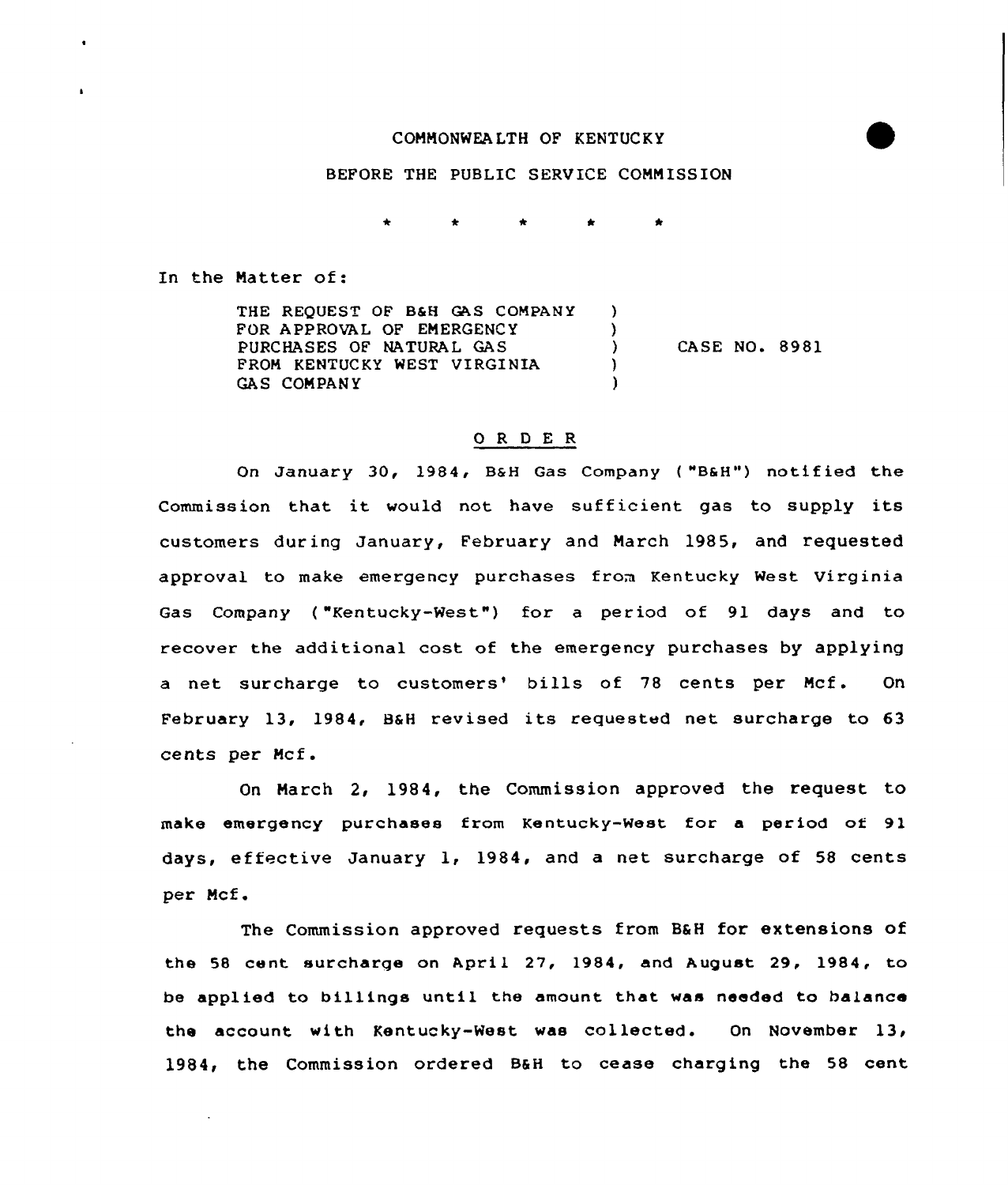surcharge immediately and to file <sup>a</sup> statement of total gas surcharge revenue collected since January 1, 1984. Any amount over \$15,320 was ordered to be refunded to B&H's customers. On February 26, 1985, B&H filed a statement reflecting that \$17,084 had been collected through the surcharge. overcollection of \$1,764. This was an

On March 22, 1985, the Commission ordered BaH to file a plan to refund overcollections to its customers.

On April 17, 1985, B6H requested permission to retain the 81,760 in overcollections to offset its December 1984 gas purchase cost from Kentucky-West. BaH stated that its customers were not charged for gas purchased from Kentucky-West in December 1984. An Order issued February 28, 1985, in Case No. 8735-B, The Notice of Purchased Gas Adjustment Filing of B&H Gas Company, allowed B&H to recover the cost of its Kentucky-West purchases effective January 23, 1985. B&H did not make a timely application for an earlier approval.

On July 11, 1985, the Commission ordered B&H to comply with the provisions of the Commission's March 22, 1985, Order. In a letter filed on August 20, 1985, B&H requested an extension on the July ll, 1985, Order and <sup>a</sup> conference on the refund and the proposed purchased gas cost offset.

On October 25, 1985, the Commission granted BaH an extension of time to comply with the March 22, 1985, Order and reopened this case to investigate BaH's current financial situation and to allow B&H to present evidence not previously

$$
-2-
$$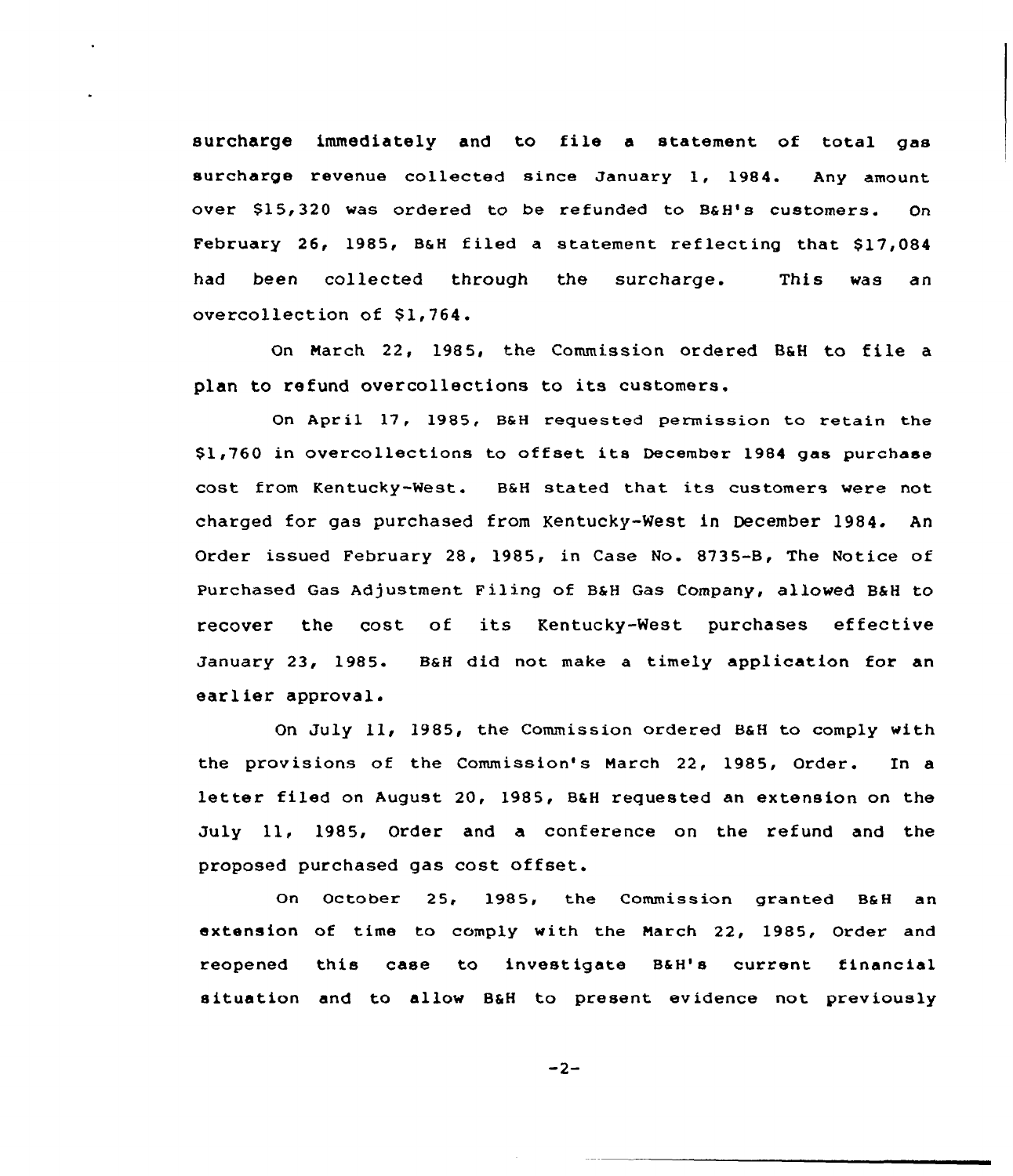considered regard ing the surcharge and the proposed purchased gas cost offset

Information filed by B&H on December 18, 1985, shows that during the months of January through October 1984, when the surcharge was in effect, BkH billed 21,902 Ncf. <sup>A</sup> <sup>78</sup> cent surcharge applied to  $21,902$  Mcf produces the  $$17,084$  reported by B&H. Reported revenues for December 1984 of \$12,025.12 significantly exceeds potential revenues for reported sales of 3,483 Ncf at tari ffed rates. Total reported revenues for 1984 of \$93,633.18 appears to be higher than likely for reported sales of 28,836 Mcf at tariffed rates.

B&H's current rates are based on a gas supply contract from Kepco, Inc. ("Kepco") at \$3.91 per Dth. This contract was filed in support of B&H's request for a PGA increase in Case No. 8735-B. On December 18, 1985, B&H filed copies of bills from all suppliers. The bills show that in 1985 B6H has continued to purchase winter supplies from Kentucky-West at its general service rate. B&H was billed by Kentucky-West at \$3.5661 per Dth for the winter of 1984-85. Kentucky-West's general service rate has subsequently declined to \$2.9496 per Dth.

After reviewing the record in this case and being advised the Commission is of the opinion and finds that:

1. BaH should file <sup>a</sup> billing analysis for 19&4 showing units billed at each rate or charge during the year and reconciling with reported revenues and Ncf sold. Data should be broken down by month where necessary to show rate changes during the year.

 $-3-$